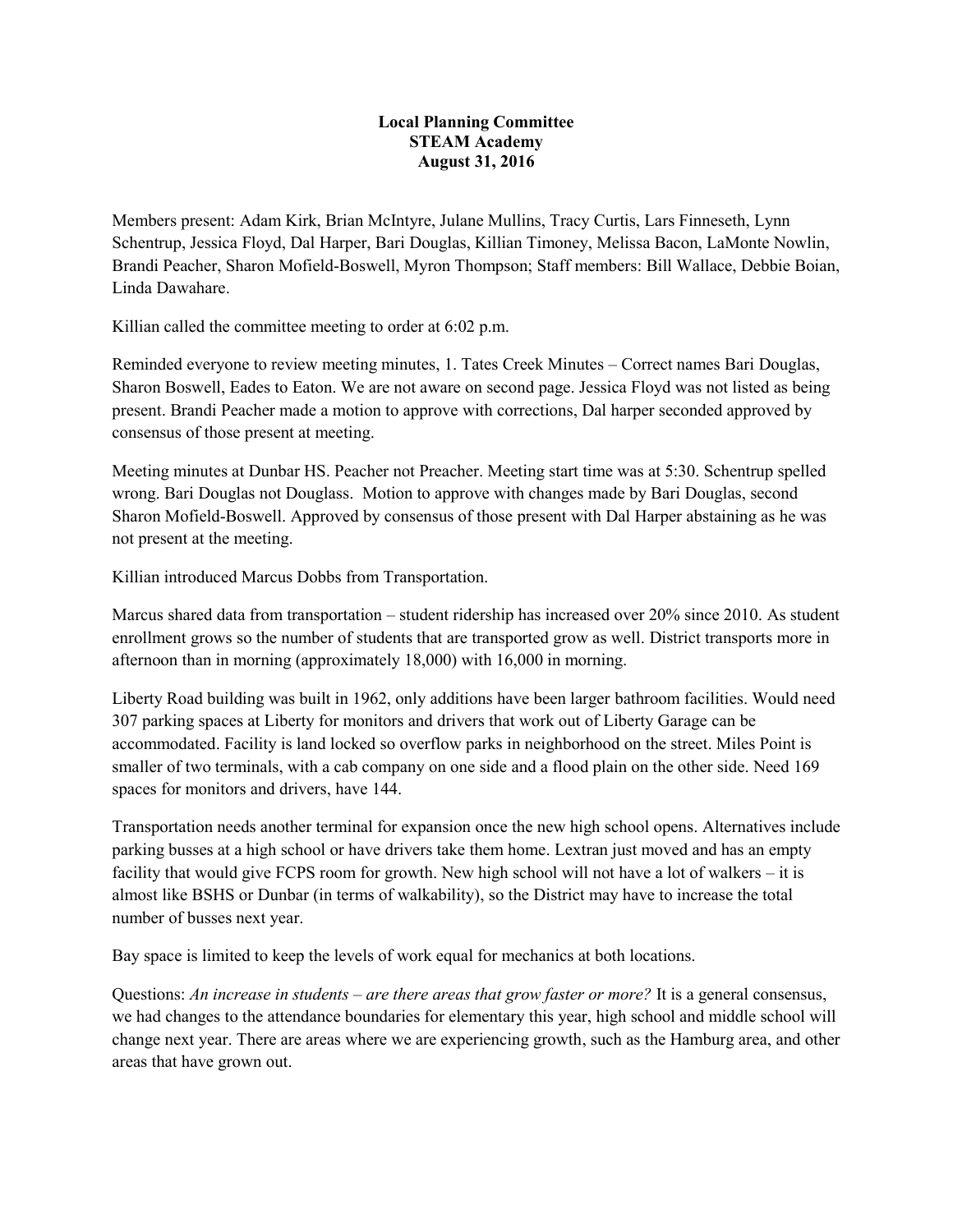Myron - There was a push during the redistricting process to get back to neighborhood schools and eliminate the continuation plan. This shifted students around and created some overcrowding on some routes.

There was discussion of route ride times that are 35-40 minutes because of number of students on the bus.

Questions: What about the allotment of busses, can we keep extra busses or have a formula or ratio for keeping extra busses around? We can, however the longer a bus is kept, the higher the cost of maintenance.

*Students that live within a mile of the school are they required to walk?* They are deemed to be walkers. Some schools do not have safe walking paths so students ride busses.

*How is the site selected for a school?* Availability is the main criteria. Elementary and middle schools we are working with developers, but with a high school you find yourself with higher profile land because you have to go where there is the acreage. We need approximately 50 acres of land for a high school.

*What is the philosophy of building up instead of out?* In large metropolitan areas there is no problem with that. The magazines are full of examples of schools built on a half block of space. In our regulations the assumption is that there is 15 acres of available land to put a school for 640 students. There will be a day of where we don't have acreage to put those on. Harrison is an example. The closest we built new in downtown is William Wells Brown, we were able to get property in the development plan. *Who's regulations?* Department of Education. Minimum of 5 acres and 1 acre for each 100 students you have in the school. We typically look for 15 acres because of parking etc. *These regulations the same for Lexington, Louisville and all others as well?* All 173 districts yes. If we were to do another Ashland, Harrison, Maxwell, etc. we would have to go to KDE to get a waiver.

We are not the only city struggling with this? Yes, Louisville is. This is an issue that cuts across the whole education landscape not just facilities (instruction, staffing, etc.).

*Can our system petition for another standard?* I think there is a way, if we found a need right now to say that we need to serve a small community of students with a need downtown. It would be a waiver process with the state board of education. There would not be a need to change the regulation, because they have included a waiver process to address the extreme cases.

Our current superintendent recognizes the need to have a lobby presence in Frankfort and has moved to put that in place.

*What is the cost of a bus?* Last year \$106,000 each. *How many do we look for?* We typically propose to purchase 20 busses each year. When we have older busses, we sell them off and use the proceeds as a resource to purchase others. The capacity of each bus is set by the manufacturer and does not take into account size of student and behavior. Special needs busses are around the same cost because there are medical needs that need to be added as well as air conditioning. Additionally, depending on where we build STEAM we will need to facilitate with transportation getting students back and forth to campus. That will impact amount of time the students can spend on campus.